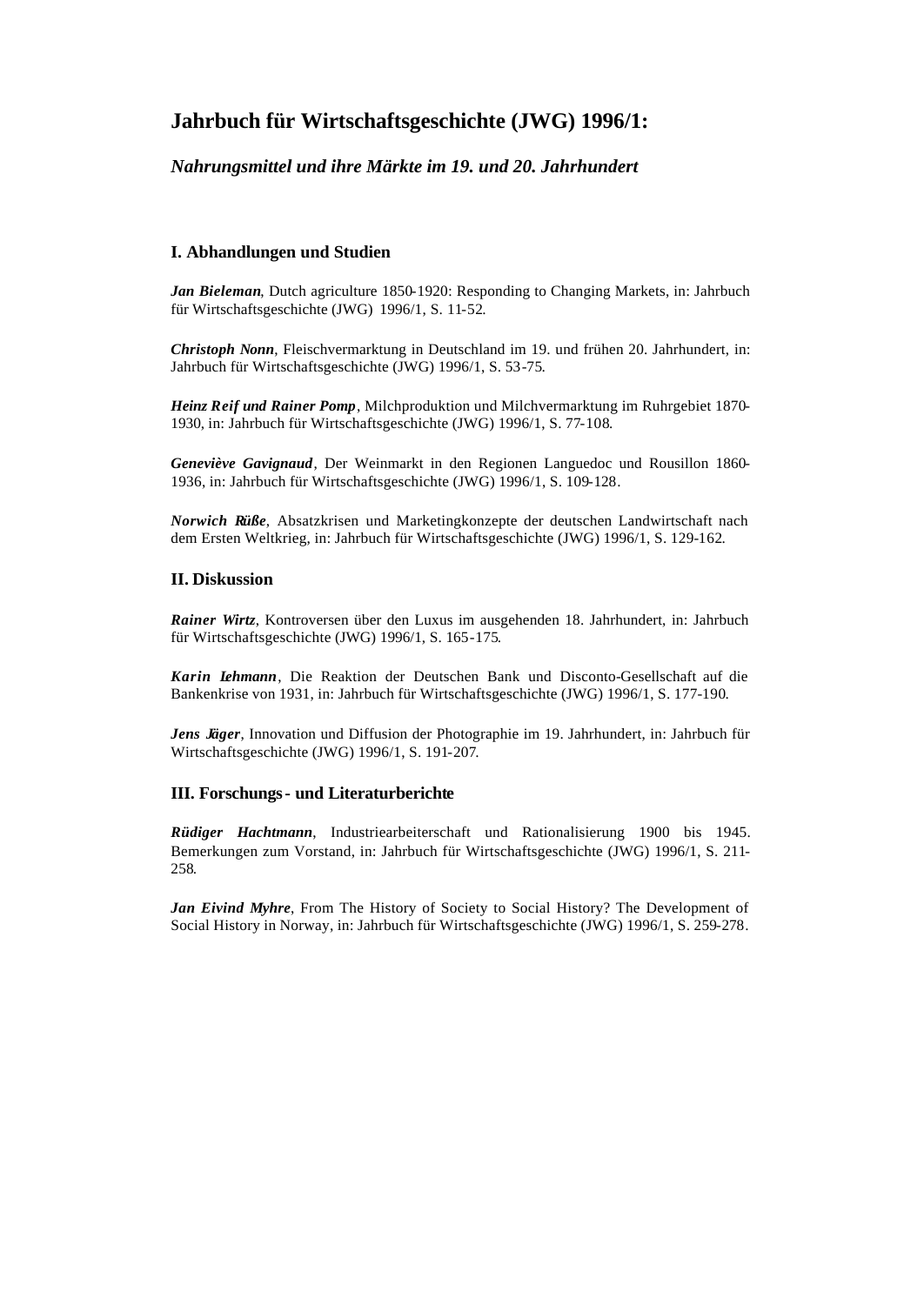### **Abstracts**

#### **I. Abhandlungen und Studien**

**Christoph Nonn, Fleischvermarktung in Deutschland im 19. und frühen 20. Jahrhundert**

*Abstract*

The market for meat was the most rapidly expanding market for foodstuffs in the nineteenth and early twentieth centuries in Germany. This was true not only in quantitative terms, but in geographic terms as well. Between the 1860s and 1914, the old, mainly local and regional market structures were succeeded by more comprehensive meat marketing. The railroad played a major role, in contrast to the situation in the wheat market. During this process of transformation, intermediary traders acquired increased significance. Yet neither they nor the producers seem to have been able to gain a dominant position in the market. German farmers nonetheless managed to prevent an opening of the national market for international traders through successful political lobbying.

### **Heinz Reif und Rainer Pomp, Milchproduktion und Milchvermarktung im Ruhrgebiet 1870-1930**

*Abstract*

Continually increasing demand in the Ruhr area gave rise to a highly intensive form of milk production in the 1870s, the so called Abmelkwirtschaften. This type of production, typical for the industrial population centers, guaranteed an adequate supply of frish milk for the urban markets up to the turn of the century. Then new means of transport, storage, and treatment enabled delivery from the countryside of the lower Rhine valley and Westphalia. The farms in those regions were the main source of milk for the Ruhr area in the 1920s. Before the First World War, these farms had supplied the Ruhr area with butter and cheese; now they converted to producing fresh milk. Until 1914, a vast number of small traders had taken care of distributing fresh milk in the cities. After the First World War, the cities´ concessioning policy strengthened the position of the small professional traders. They even managed to beat back the wholesale traders and the milk supply organizations created during the war. In the 1920s, increased production and an expanding production area led to a great oversupply of milk. Efforts to increase demand were the result, and they proved successful: advertising and improvements in hygiene and quality led to an increase in consumption. Since, however, neither the traders nor the milk farmers had established regional organizations which could have regulated the supply; the situation grew dramatically worse during the worldwide economic crisis. The Reich milk law of July 1930 was to provide relief. It included a number of hygiene and quality regulations and, above all, mechanisms to regulate the milk supply. Thus it was a predecessor of milk market regulation in the Third Reich, the Federal Republic of Germany, and the European Community.